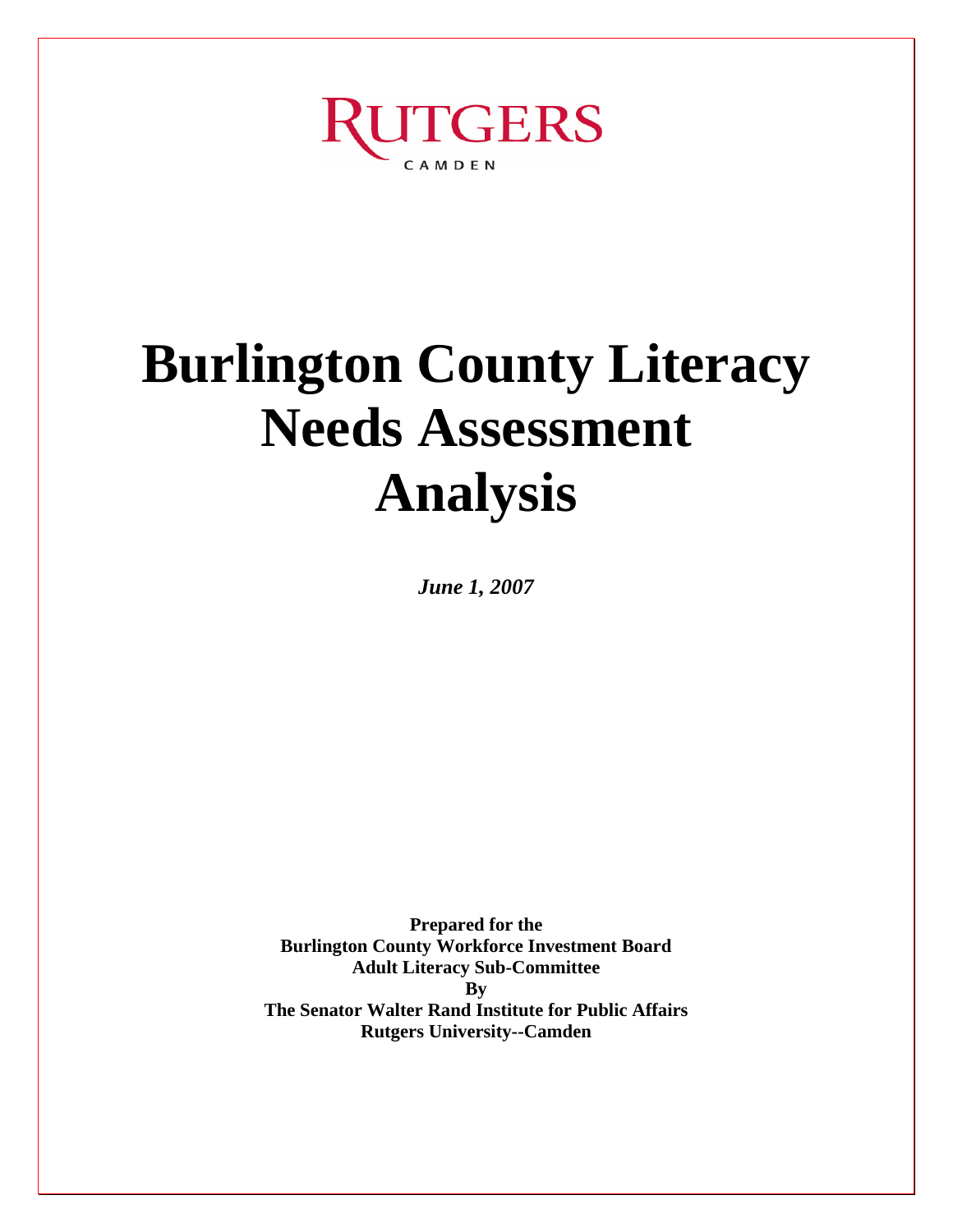



Page

# **TABLE OF CONTENTS**

| I.    |                                  |
|-------|----------------------------------|
|       |                                  |
| II.   | <b>Rationale for</b>             |
|       |                                  |
| III.  |                                  |
|       |                                  |
| IV.   | Profile of                       |
|       |                                  |
| V.    | Summary of                       |
|       |                                  |
|       |                                  |
| VI.   | Detailed                         |
|       | A. By Industry                   |
|       | <b>B.</b> Training and Placement |
| VII.  | Summary of Key Informant         |
|       | .22                              |
|       |                                  |
| VIII. | <b>Recommendations and</b><br>23 |
|       |                                  |

# Appendices

- A. Training and Placement Agency Mailing List
- B. Business Mailing List
- C. Business Survey
- D. Training and Placement Agency Survey
- E. Key Informant Interview Questions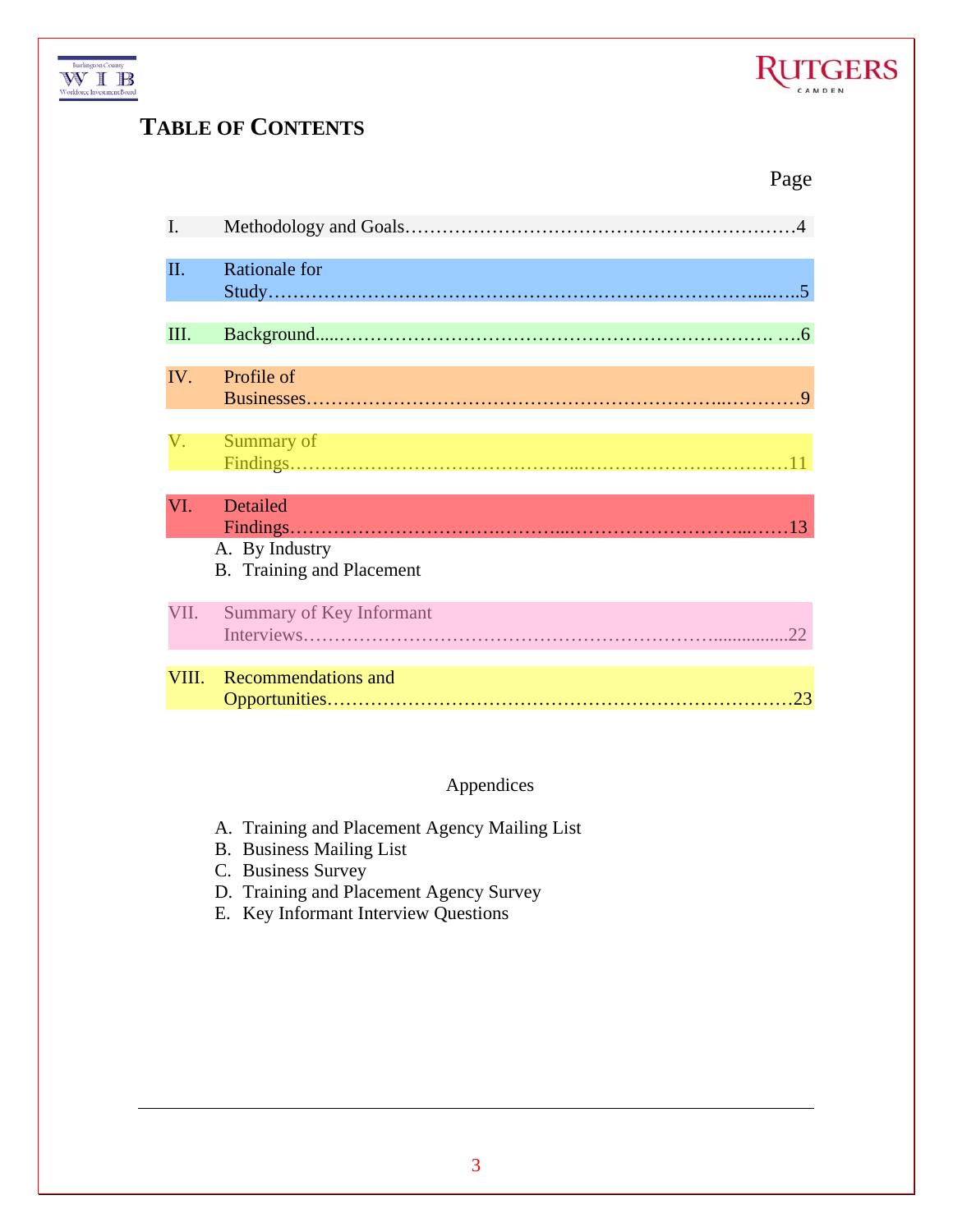



# **BURLINGTON COUNTY LITERACY NEEDS ASSESSMENT**

# **I. METHODOLOGY AND GOALS**

The Burlington County Workforce Investment Board (WIB) contracted with the Senator Walter Rand Institute for Public Affairs (WRI) to design and implement a literacy needs assessment of Burlington County businesses and workforce training and placement agencies. The literacy needs assessment was conducted through a survey tool as well as key informant interviews with businesses located in Burlington County. WRI created multiple databases in Microsoft ACCESS and SPSS to compile general information on each business and agency as well as survey responses. The overall goal of the needs assessment is to provide Burlington County with a comprehensive understanding of the degree to which literacy affects both residents and target industries.

The survey was mailed to Burlington County businesses and training and placement agencies identified by the WIB and WRI. Six target industries were identified:

- Transportation Education & Training
- Manufacturing Hospitality & Restaurants
	-
- Health Services Service Sector

To provide a comprehensive perspective on issues surrounding literacy in Burlington County, WRI undertook the following objectives:

- Assess resources available to businesses and residents that help address workplace illiteracy
- Provide an indication of the prevalence of illiteracy in the county workforce
- Identify businesses' needs for addressing workplace illiteracy
- Identify strategies that create community-wide solutions to combat workplace illiteracy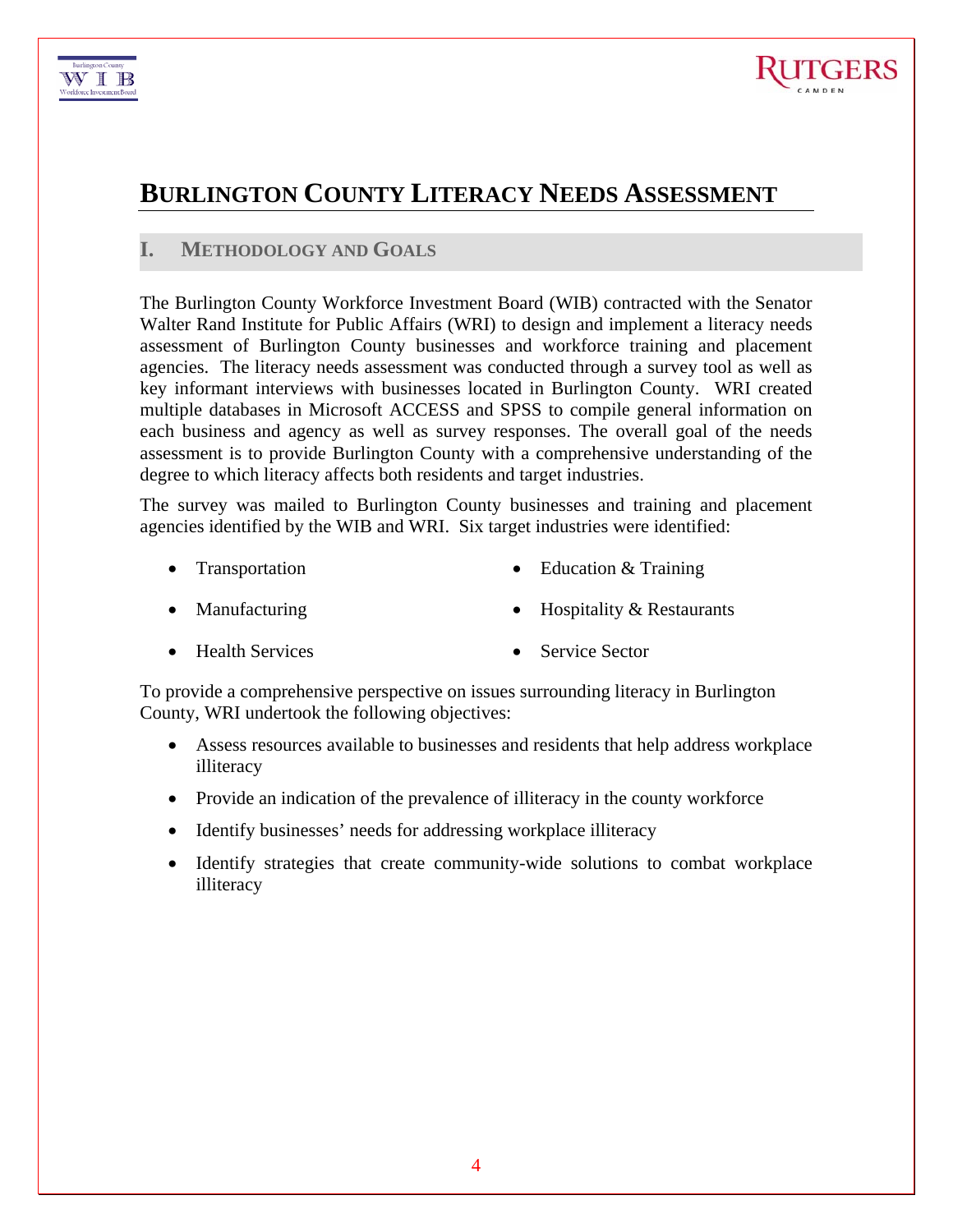



# **II. RATIONALE FOR STUDY**

We live in an age when we are surrounded by more information than ever before; no longer is information available just through newspapers, radio and television. The internet, email, and cell phones and text messaging provide new and increasingly necessary means of receiving and sending information. In order for communities to thrive and individuals to stay competitive in the job market, they need to be able access to these means of communication; a major barrier to this access is illiteracy. According to the predictive model used in the 1992 National Adult Literacy Survey (NALS), as of the year 2000, an estimated 16 percent of Burlington County residents ages 16 and over were illiterate. When considering residents who are marginally literate, meaning that they lack the skills required to be successful in the family, the workplace, and the community, the percentage increases to 42.

While there is a large body of rigorous research on effective instructional methods for early reading by schoolchildren and on the theoretical underpinnings of reading difficulties in the school years, there has been far less scientific study of literacy interventions with adult learners. Moreover, as industries and employment opportunities become increasingly linked to areas of technology, service delivery, and communication and less tied to manual, skill-based, or product-creation, the need for a workforce with high literacy increases, and it becomes apparent that businesses and resource centers need to focus efforts on reducing adult illiteracy rates. The first logical step in this effort is to determine the extent and effects of literacy issues in the county. To do this, WRI and the Burlington County WIB have evaluated businesses in target industries and training and job placement providers.

In order to better understand issues surrounding literacy in Burlington County, it is important to examine environmental factors and demographics that impact adult illiteracy, specifically population and economic indicators.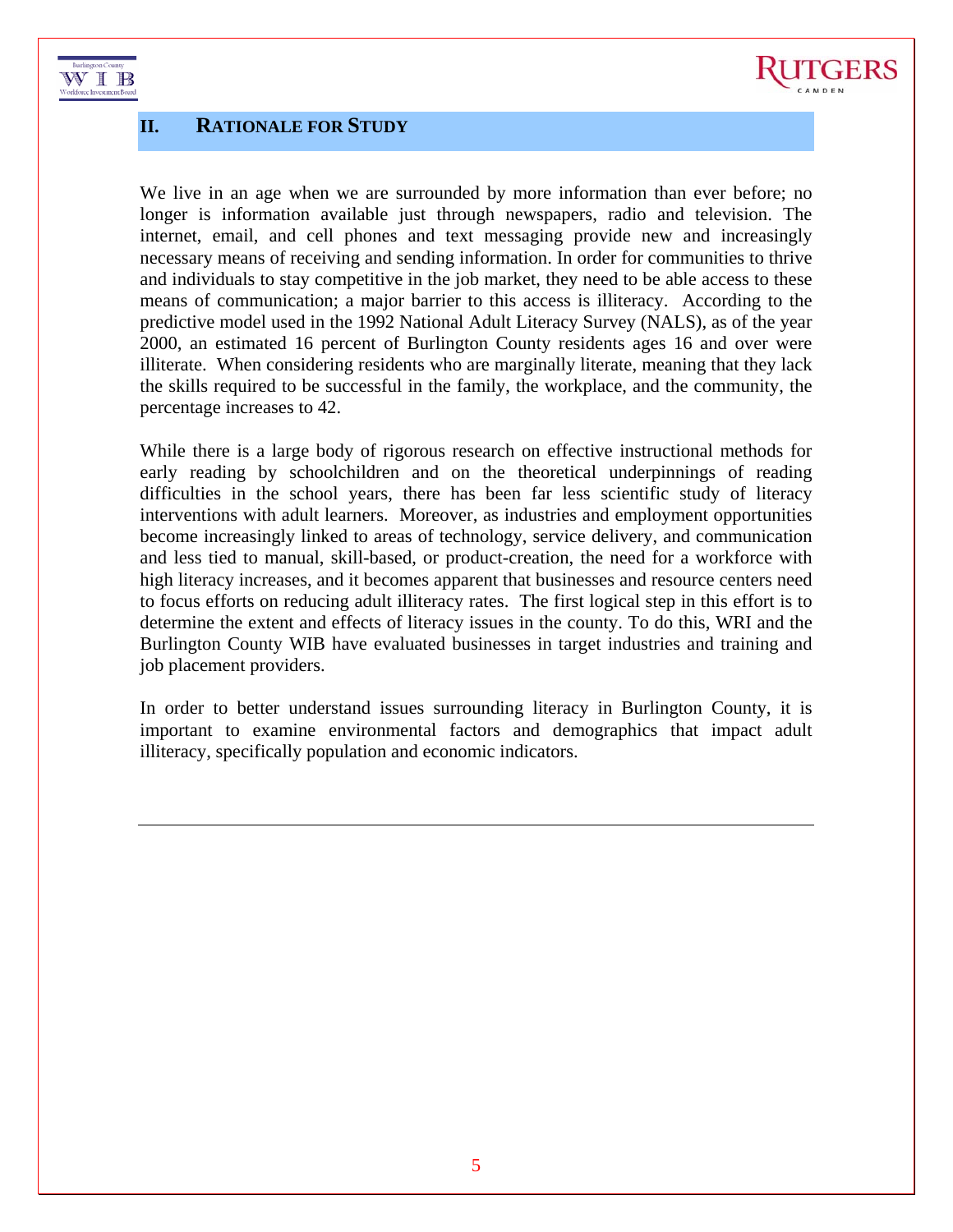# **III. BACKGROUND**



# *Demographics*

Workforce Investment Board

Burlington County is geographically the largest county in New Jersey, and has a population density of 527 people per square mile; New Jersey as a whole has a population density of 1,184 people per square mile. Two communities in particular, Willingboro and Pemberton were found to have the highest adult illiteracy rates in the county and are also two of the most populated and racially diverse municipalities in Burlington County. According to the American Community Survey conducted in 2004, 75% of county residents were Caucasian, while 14% were African-American, and 4% were Hispanic. Future estimates based on current trends indicate that the proportion of Caucasian residents in the county is expected to continue to decrease . In comparison to the state as a whole, 70% of New Jersey residents are Caucasian, while 13% are African-American, and 7% are Asian (The Hispanic population was not measured statewide in this survey.)

| Table 1: Burlington County Population Proportion by Ethnicity (1990 vs. 2000) |
|-------------------------------------------------------------------------------|
|-------------------------------------------------------------------------------|

| <b>RACE</b>      | 1990 | 2000 | % CHANGE |
|------------------|------|------|----------|
| Caucasian        | 82%  | 76%  | $-7%$    |
| African-American | 4%   | .5%  | 7%       |
| Hispanic         | 3%   | 4%   | 33%      |

Based on the 2000 Census, the majority of Burlington County residents (92%) have obtained a high school diploma and two-thirds of those have earned a college degree or advanced degree. However, certain municipalities in Burlington County are affected by socioeconomic factors that are correlated with lower literacy levels.

In 2000, 5% (19,280) of individuals and 3% (1,612) of families in Burlington County were living below the poverty level. In Willingboro, 6% of individuals and 4% of families were living below the poverty level, and in Pemberton, 9% of individuals and 6% of families were living below the poverty level. The municipalities of Pemberton and Willingboro had the highest level of poverty, and also the highest illiteracy rates.

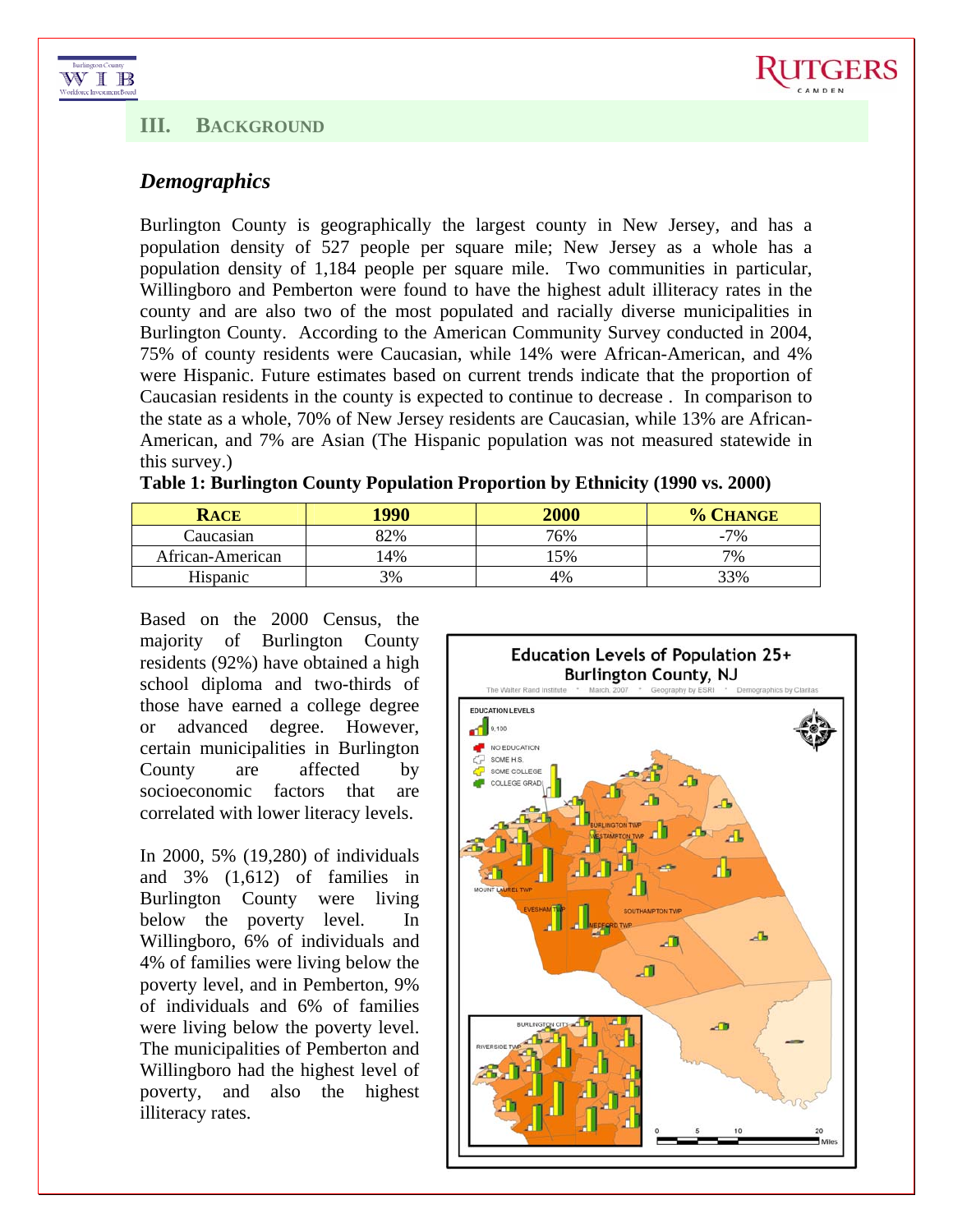

#### WIB Workforce Investment Board

# *Literacy Proficiency*

The National Institute for Literacy (NIFL) created the National Adult Literacy Survey (NALS) that contained a literacy proficiency scale with five levels, labeled numerically, 1 through 5. The NALS data reflects literacy not in the traditional terms of "literate" or "illiterate," but by the creation of three literacy scales: prose, document, and quantitative. Level 1 adults have the lowest level of literacy, and the scale escalates in proficiency to level 5, the highest literacy level.

Adults with Level 1 literacy are able to complete tasks such as writing their own name, locating the expiration date on a driver's license, and totaling a bank deposit entry. However, Level 1 adults have difficulty: locating an intersection on a map, identifying and entering background information on a social security card application, and calculating the total cost of purchases on an order form. While Level 1 adults are able to function in society, they are at a great disadvantage, as they do not have the full range of economic, social, and personal options that are available to Americans with higher literacy proficiencies.



The preceding map and following tables indicate that while Burlington County ranks favorably when compared to surrounding counties, the state, and the nation, certain sections of the county are more affected by adult illiteracy issues. The municipalities of Pemberton, Mt. Holly, Burlington City, Riverside, and Willingboro have high rates of primary languages other than English. Spanish and "Other" make up the largest portion other than English spoken at home for Burlington County residents. The municipalities with a high prevalence of primary languages other than English are also those most affected by illiteracy, and have higher rates of Level 1 and 2 adults.

In Burlington County, the mean literacy proficiency is 279 (Level 3), and 16% of residents 16 years of age and older fall into the lowest classification on the NALS scale (Level 1), while a total of 42% of county residents fall into the two lowest categories, (Levels 1 and 2). These percents compare favorably to the surrounding counties and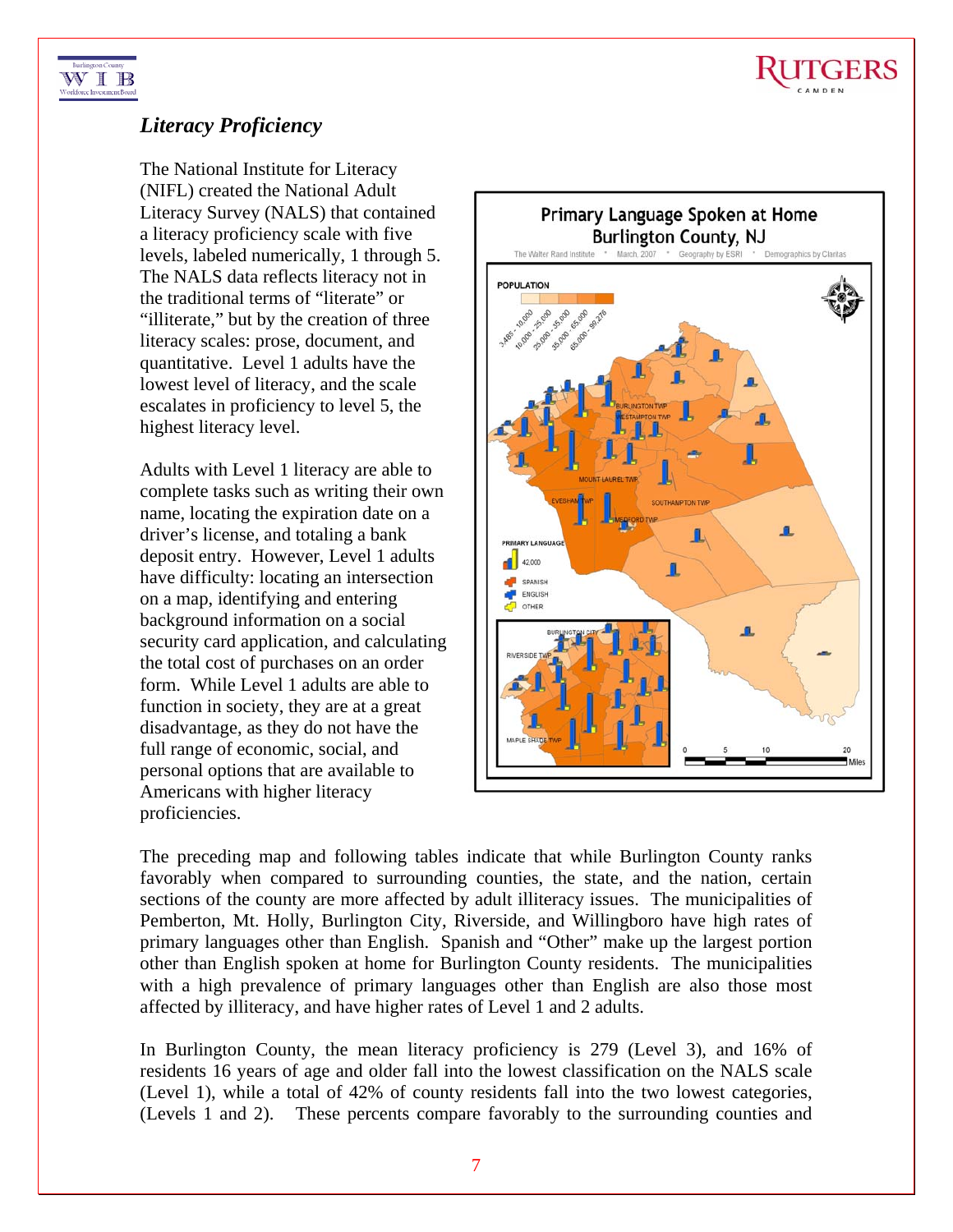



New Jersey as a whole. In New Jersey, the mean literacy proficiency is 269 (Level 2), and the proficiency percent at Level 1 is 21% and at Level 1 or 2 is 48%. In the United States as a whole, 21 to 23% of the population has literacy proficiency of Level 1, and at Level 1 or 2, it is 46 to 51%. A comparison of the literacy proficiency is available in the following table.

| <b>AREA</b>              | <b>MLP</b><br>(MEAN LITERACY<br><b>PROFICIENCY</b> ) | <b>LEVEL 1</b><br><b>PROFICIENCY</b> | LEVEL 1 OR 2<br><b>PROFICIENCY</b> |
|--------------------------|------------------------------------------------------|--------------------------------------|------------------------------------|
| <b>Burlington County</b> | 279                                                  | 16%                                  | 42%                                |
| <b>Gloucester County</b> | 276                                                  | 16%                                  | 44%                                |
| <b>Camden County</b>     | 270                                                  | 21%                                  | 49%                                |
| New Jersey               | 269                                                  | 21%                                  | 48%                                |
| <b>United States</b>     | N/A                                                  | 21 to 23%                            | 46 to 51%                          |

# **Table 2: Literacy Level Averages (Counties, State, and National)**

Five municipalities in Burlington County have a higher percentage of adult residents whose literacy level places them at either Level 1 or 2 than the state: Willingboro, Pemberton, Mount Holly, Burlington, and Southampton. Each of these, the municipalities have comparable population and economic demographics, and each of these five municipalities have proficiency percentages which indicate below state average literacy. Further value is added to the picture of literacy in Burlington county through examining those municipalities that show values above the state average, seeking answers to questions of best practices in alleviating illiteracy, root causes of literacy issues, and potential for improvement beyond already above average level. Municipalities in Burlington County for which data was available are shown in the following table.

| Table 5: Enclary Ecvels of Burnington County municipalities |            |                    |                    |
|-------------------------------------------------------------|------------|--------------------|--------------------|
|                                                             |            | <b>LEVEL 1</b>     | LEVEL 1 OR 2       |
| <b>MUNICIPALITY</b>                                         | <b>MLP</b> | <b>PROFICIENCY</b> | <b>PROFICIENCY</b> |
| Willingboro Twp.                                            | 265        | 28%                | 52%                |
| Pemberton Twp.                                              | 265        | 20%                | 52%                |
| <b>Mount Holly Twp.</b>                                     | 266        | 22%                | 53%                |
| <b>Burlington Twp.</b>                                      | 268        | 19%                | 50%                |
| <b>Southampton Twp.</b>                                     | 269        | 20%                | 50%                |
| Florence Twp.                                               | 272        | 14%                | 47%                |
| Maple Shade Twp.                                            | 276        | 14%                | 44%                |
| Delran Twp.                                                 | 283        | 13%                | 39%                |
| Springfield Twp.                                            | 289        | 15%                | 36%                |
| Cinnaminson Twp.                                            | 289        | 13%                | 36%                |
| Moorestown Twp.                                             | 297        | 14%                | 30%                |
| Evesham Twp.                                                | 299        | 10%                | 28%                |
| Mount Laurel Twp.                                           | 299        | 10%                | 27%                |
| Medford Twp.                                                | 301        | 10%                | 27%                |

#### **Table 3: Literacy Levels of Burlington County Municipalities**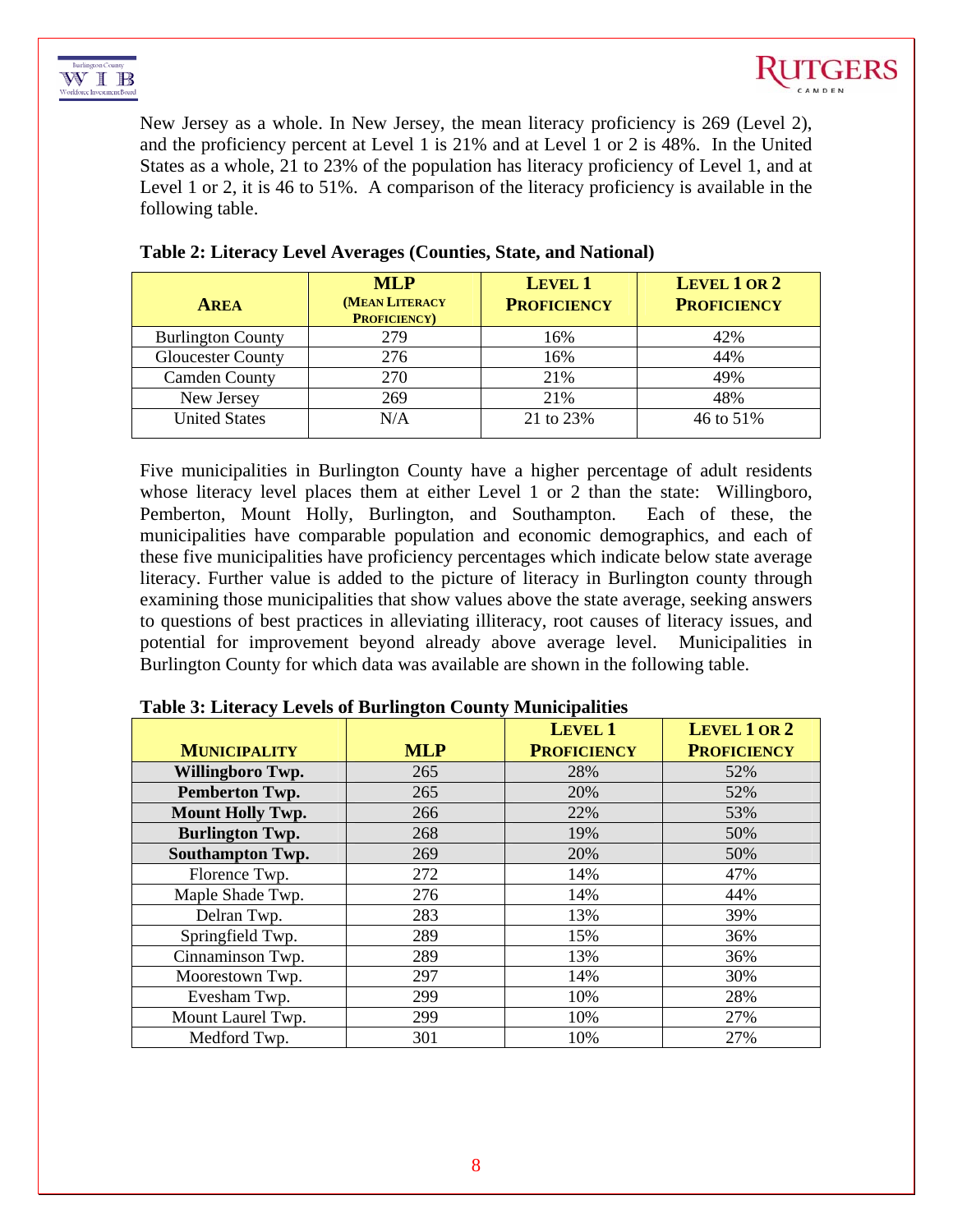



Demographic and literacy-specific information for the county provide important context for assessing literacy issues from the viewpoint of businesses and training and placement agencies. Combining the information gathered through census and other community surveys with the perspective of entities that understand literacy in a work and/or educational setting creates a more complete picture of literacy issues in Burlington County.

# **IV. PROFILE OF THE BUSINESSES**

# *Businesses Identified*

Of the six key industries identified, the service sector emerged as the most heavily represented business type in Burlington County (54%). Nineteen percent of the businesses in Burlington County are from the hospitality/restaurant sector. Health services comprise 12% of the county's total businesses. Manufacturing represents 7% of the business population in the county. Education and training totals 5%. Finally, transportation accounts for 3% of the total businesses in Burlington County. The map at right, shows that the majority of these businesses are located in the northwestern portion of the county. The municipalities represented by these businesses include: Mt. Laurel, Moorestown, Medford, Willingboro, Burlington City, Maple Shade, Westampton, and Lumberton.

# *Responding Businesses*

Below is a list of the top employers in Burlington County. Three industries, manufacturing, health



services, and the service sector, make up 94% of employees in the top 30 companies in Burlington County. Transportation, hospitality and restaurants, and education and training industries make up the other 6% of employees in the top 30 companies. Each of the six industry sectors is represented in this survey sample. The majority of the business respondents were from the service sector (47%), followed by health services (18%),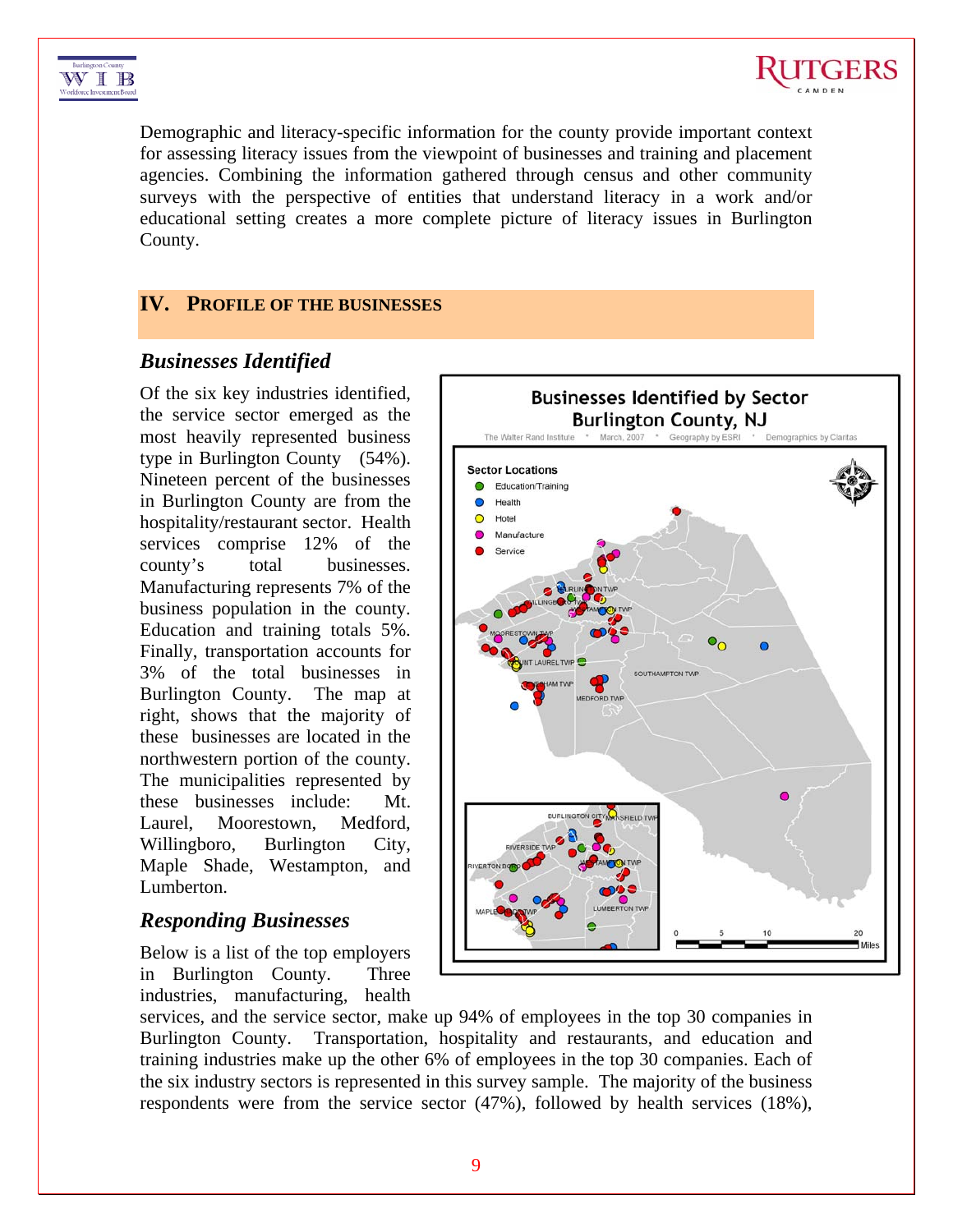



manufacturing (12%), transportation (12%), and hospitality and restaurants (11%). The 30 largest employers in the county employ nearly 32,000 people. We received survey responses from businesses employing a combined total of 12,326 individuals, making our survey responses representative of Burlington County businesses. Below is a list of the 30 largest employers and the number of employees they have.

|                                                    | <b>Number of</b> |                |
|----------------------------------------------------|------------------|----------------|
| <b>Company</b>                                     | <b>Employees</b> | <b>Percent</b> |
| 1. Lockheed Martin, Moorestown                     | 5,000            | 19.2           |
| 2. PHH Mortgage, Mount Laurel                      | 4,500            | 19.2           |
| 3. Virtua Health System, Marlton & Mt. Holly       | 4,794            | 18.4           |
| 4. Commerce Bank, Burlington County                | 2,664            | 10.2           |
| 5. Deborah Heart and Lung Center, Browns Mills     | 1,405            | 5.4            |
| 6. Viking Yacht Co. Corp., New Gretna              | 1,350            | 5.2            |
| 7. Burlington Coat Factory, Burlington             | 1,103            | 4.2            |
| 8. Our Lady of Lourdes Health System, Willingboro  | 1,100            | 4.2            |
| 9. CVS Corporation, Lumberton                      | 1,010            | 3.9            |
| 10. Medco, Willingboro                             | 1,000            | 3.8            |
| 11. Automotive Resources International, Mt. Laurel | 900              | 3.5            |
| 12. Computer Sciences Corp., Moorestown            | 890              | 3.4            |
| 13. Masonic Home of NJ, Burlington                 | 670              | 2.6            |
| 14. Family Y of Burlington County, Burlington      | 560              | 2.2            |
| 15. Okidata, Mt Laurel                             | 450              | 1.7            |
| 16. PNC Bank, Moorestown                           | 446              | 1.7            |
| 17. McCollister's Moving & Storage, Burlington     | 376              | 1.4            |
| 18. Burlington County Times, Willingboro           | 356              | 1.4            |
| 19. Boscov's, Moorestown                           | 340              | 1.3            |
| 20. PSE & G, Moorestown                            | 332              | 1.3            |
| 21. Griffin Pipe Products Co., Florence            | 300              | 1.2            |
| 22. NFL Films, Mt. Laurel                          | 275              | 1.1            |
| 23. CNT, Lumberton                                 | 275              | $1.1\,$        |
| 24. WoodRiver/Seagull Lighting, Riverside          | 275              | 1.1            |
| 25. Opex Corp., Moorestown                         | 270              | 1.0            |
| 26. AFG Industries Inc., Cinnaminson               | 250              | 1.0            |
| 27. ACME Markets, Moorestown                       | 250              | 1.0            |
| 28. Sears, Moorestown                              | 229              | 0.9            |
| 29. SBAR, Moorestown                               | 213              | 0.8            |
| 30. The Evergreens, Moorestown                     | 210              | 0.8            |
| <b>Total</b>                                       | 31,793           |                |

# **Table 4: Top 30 Largest Burlington County Employers**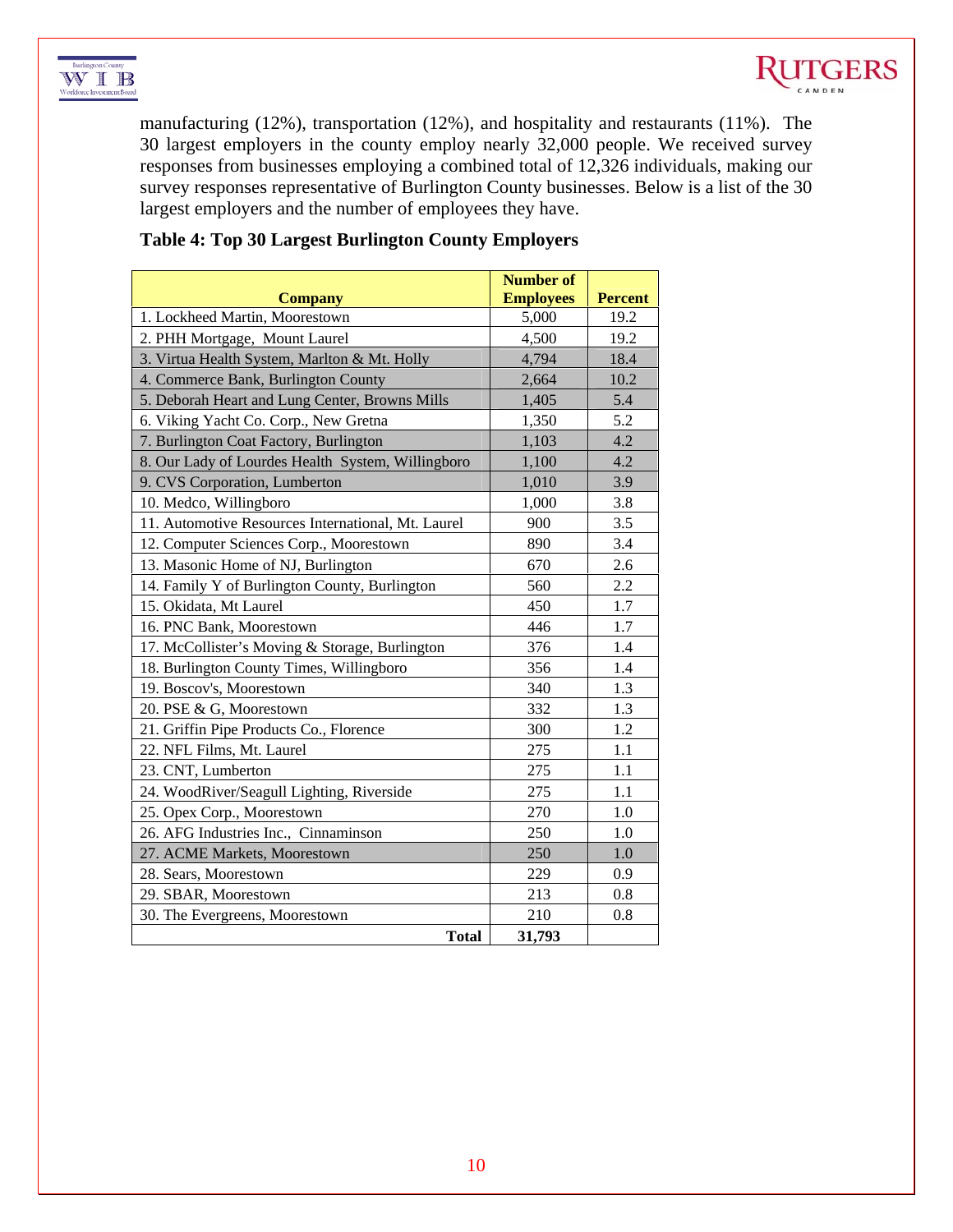



# **V. SUMMARY OF FINDINGS**

Through the collection of data via surveys, key informant interviews, and focus groups, several key issues related to illiteracy emerged among Burlington County employers and training and placement agencies. This section provides information about the general findings of the analysis of this data.

# *Businesses*

#### *Who completed the survey?*

The service sector represents the largest number of survey respondents (40%), followed by health services (18%), transportation and logistics (18%), restaurants and hospitality (12%), manufacturing (6%) and education and training (6%).



Survey responses represent approximately 12,000 employees working in all six sectors. All of the responding businesses reported that at least half of their employees live in Burlington County and 42% reported that three-quarters or more of their employees live in Burlington County.

#### *What types of literacy requirements and screenings exist among employers?*

While most businesses surveyed agree that workplace literacy is an important issue for Burlington County, few have any formal process or tool for assessing the literacy levels of applicants or existing employees.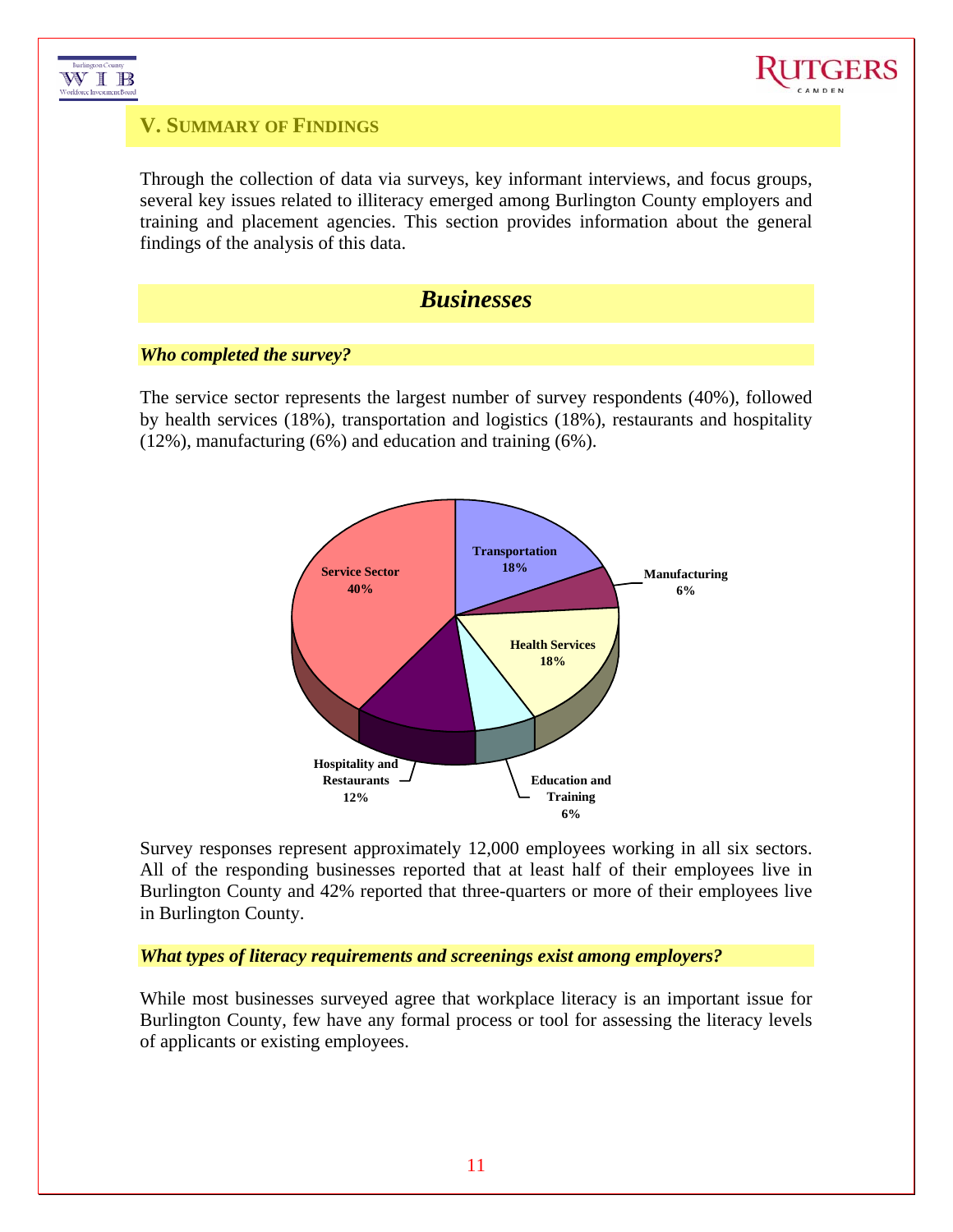



Of the businesses that responded, 80% have some type of literacy-related hiring requirements. These range from the ability to speak and write in English, to satisfactory completion of an in-house assessment to high school diploma or GED attainment.

Half of the businesses surveyed do not provide any literacy screening during the recruitment and hiring processes, and none of the respondents reported offering employee literacy training or making referrals to outside agencies.

#### *Where are literacy issues most prevalent?*

Of the six sectors identified, health services and hospitality/restaurants reported having the most issues with employee illiteracy.

The extent of literacy issues varies greatly among departments and areas within businesses. Areas most affected include food services, housekeeping and environmental services and warehouse/factory workers.

#### *What is the impact of illiteracy?*

The majority of employers do not know the percentage of applicants who are unable to meet employment requirements due to literacy issues. However of those businesses that did provide a percentage, most reported approximately 10% of their applicants are unable to meet company employment requirements as a result of literacy challenges.

A majority of businesses reported that employees in their company are affected by illiteracy issues and that these issues affect the individuals' ability to perform their jobs. The same is true for promotion; most employers stated that illiteracy issues interfere with their employees' ability to advance within the company.

Most of the responding businesses were unsure of the impact of English as a Second Language (ESL) on illiteracy issues, nor the percentage of the workforce impacted by ESL issues. Of the reporting businesses, 28% claimed ¼ of the literacy problems within their businesses could be attributed to ESL.

Large, multi-site businesses reported that literacy issues are affecting how well employees can adapt to changing communication methods, such as email, and that they believe this challenge will grow in the near future.

#### *What do businesses know about the WIB and the One-Stop?*

Few of the human resource and personnel directors that completed the survey have a clear understanding of the Workforce Investment Board, its mission or the services provided through the One-Stop.

# *Training and Placement*

*Who completed the survey?*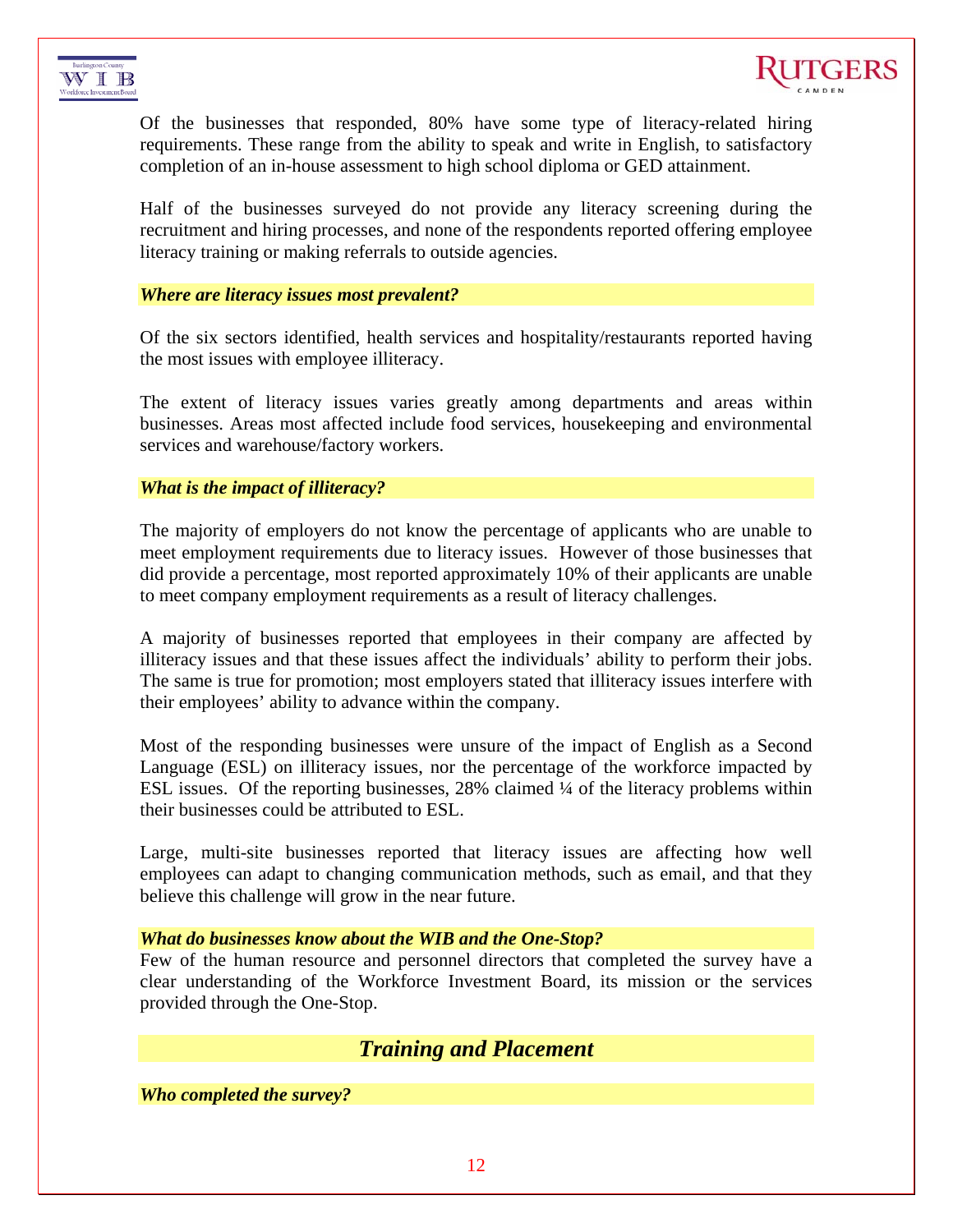



Two thirds of the agencies completing the survey provide placement services only. These agencies typically place specific technical positions and one responding agency offers general placement.

The remaining one-third of responding agencies provide training services. They provide literacy training, GED/high school diploma certification, and specific skills training.

The training programs provided by these agencies typically last 3 to 6 months and serve anywhere from 8 to 255 students annually.

*What types of literacy requirements and screenings exist among agencies?* 

Most agencies did not respond to the question regarding what kind of literacy screening they have in place for clients entering training. Those that did reported that they rely on prescreening by a referring agency.

Literacy requirements vary among the agencies; however, some of the requirements mentioned were a fourth grade reading level, 8<sup>th</sup> grade reading level, and another agency responded their requirements depend upon the training program.

#### *What is the impact of illiteracy?*

Training agencies were asked what percentages of their students have literacy issues that impact their ability to *enter* a training program as well as *complete* a training program. While a number of agencies did not respond to the question, for those that did, responses varied greatly, reporting less than 10% to more than 75% of students having difficulty entering and completing training due to literacy issues.

Similar variation was found among agencies that provide job placement services. When asked what percentage of their clients they have difficulty placing due to literacy issues, responding agencies reported illiteracy affecting anywhere from less than 10% to more than 75% of clients being placed in jobs.

For most responding agencies, literacy issues related to English as a Second Language (ESL) was a minor issue.

# **VI. DETAILED FINDINGS**

*By Industry* 

#### **Transportation**

#### *Industry Snapshot*

WRI received survey responses from transportation businesses that employ a combined total of approximately 850 individuals. Overall the transportation industry employs approximately 8,000 individuals in Burlington County.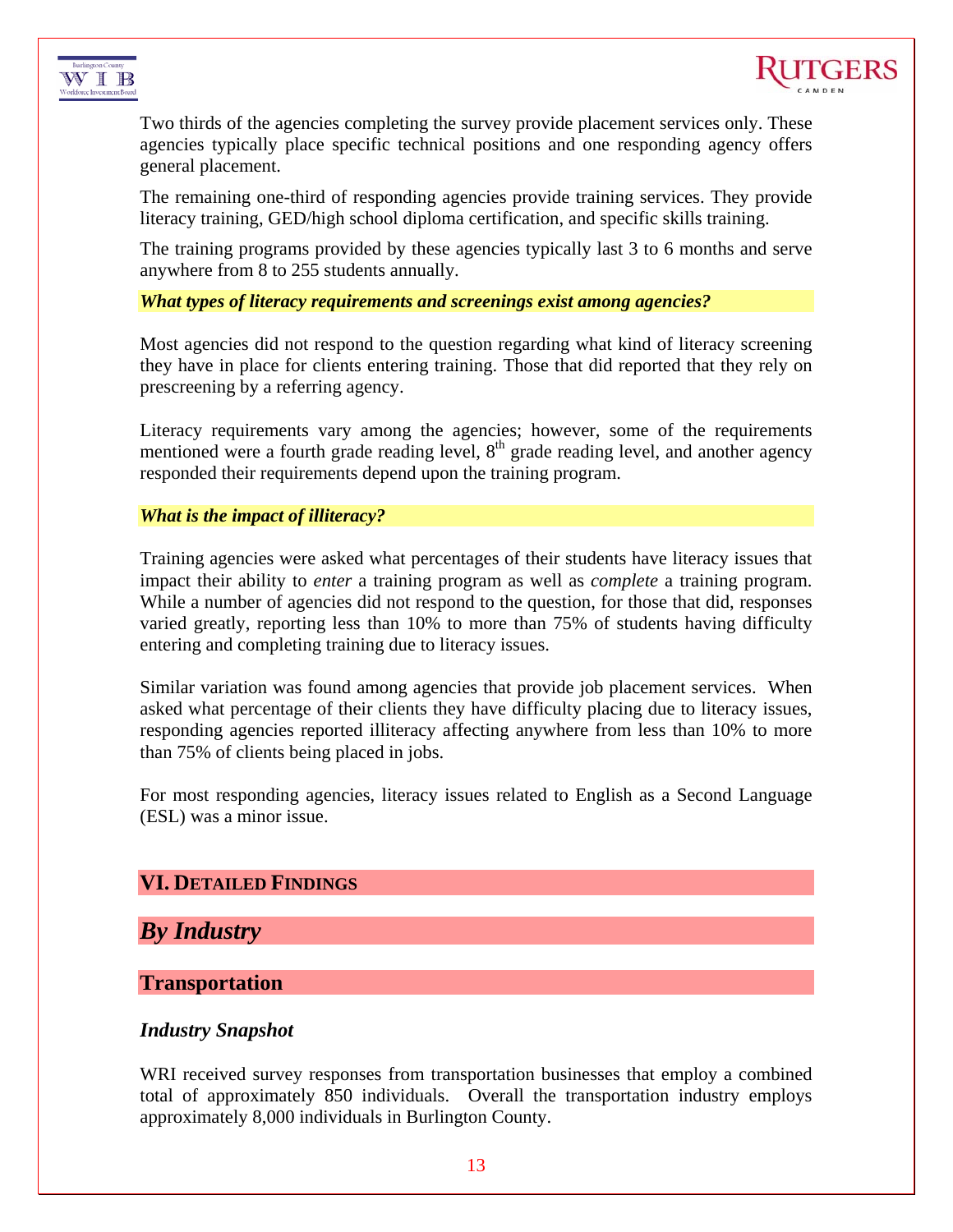

#### **Survey Respondents by Sector**



Representatives from this sector are located primarily in the northwest portion of Burlington County.

A majority (67%) estimated that half of their employees live in Burlington County, while 33% estimated 3/4 or more of their employees live in Burlington County.

All of the companies within the transportation industry reported that 75% or more of their employees are full-time employees and 25% or less are part-time or temporary employees.

#### *Literacy Issues in the Transportation Sector*

- A majority of the transportation industry reported that illiteracy is a problem in their industry, and that illiteracy affects employees' ability to perform their jobs. However, a majority of the businesses did not identify it as an issue affecting promotion opportunities.
- Two-thirds of respondents reported that 10% of job applicants are not eligible for employment due to illiteracy issues, while 33% are unsure of the percentage.
- Warehouse workers were identified as a specific department affected by illiteracy.
- Most responding businesses were not able to estimate the percentage of illiteracy that can be attributed to ESL among their employees.

#### *Literacy Screening & Trainings*

- Two-thirds of responding companies within the transportation sector reported that their companies have some form of screening or assessment during the application process; the remaining one-third does not.
- None of the responding employers in the transportation sector offer literacy training, while only one makes referrals to literacy training programs.
- All of the employers within the transportation sector feel it is important for the county to provide literacy services, with 67% agreeing that it is "very important".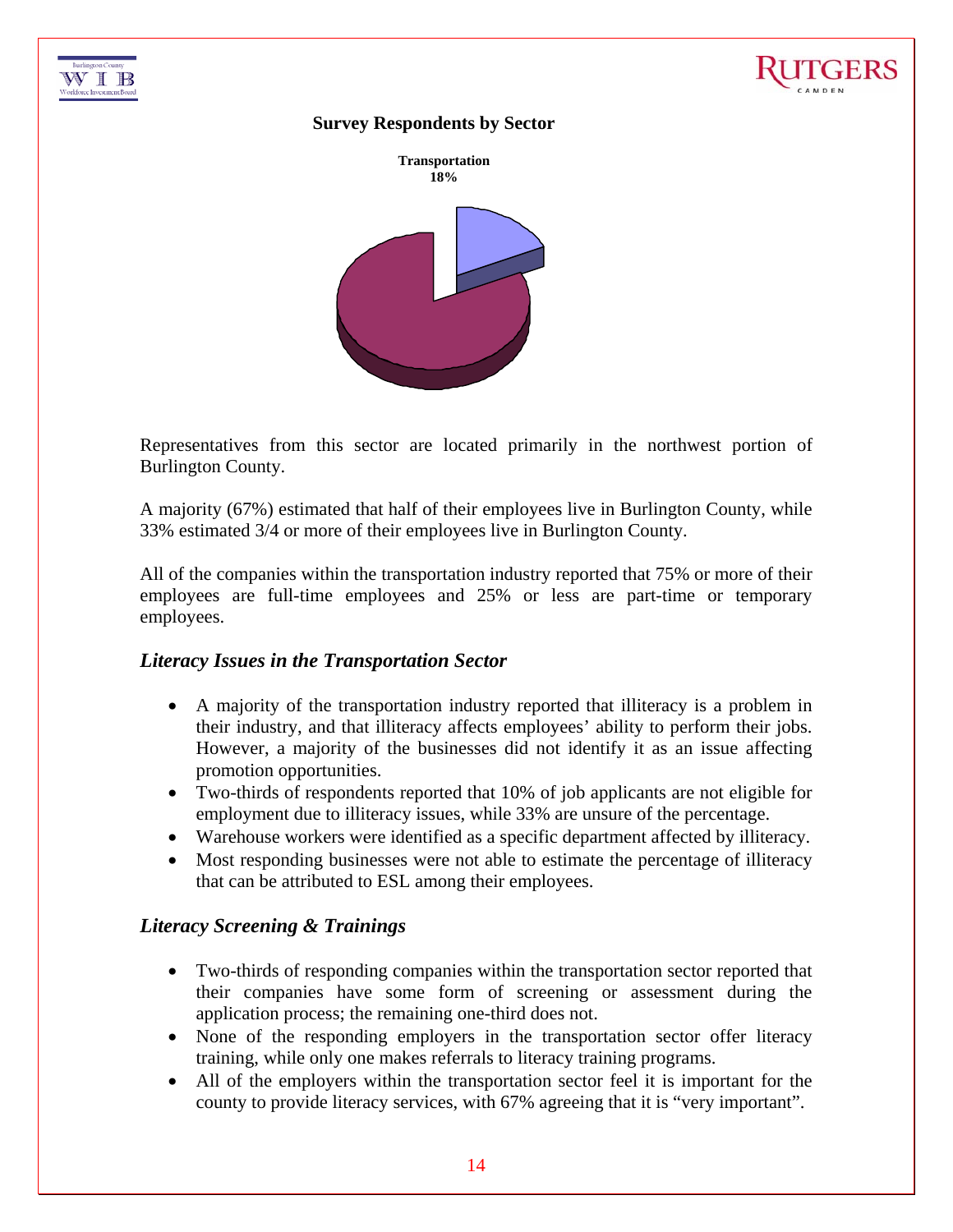

# **Manufacturing**

Workforce Investment Board

# *Industry Snapshot*

The manufacturing industry is the third largest business sector in Burlington County. Five of the top 30 employers in the county are classified as part of the manufacturing sector.

Despite repeated follow-up attempts and dissemination of the survey using multiple methods, WRI received only one response from businesses in this sector. The response yield for this sector totaled approximately 20 employees, while the manufacturing sector employs over 20,000 individuals in Burlington County. It is necessary to keep this low response rate in mind and weight statistics accordingly, though this low response rate in itself may be telling as to the approach that businesses have toward literacy issues.

Survey responses indicate that a substantial portion, at least three-quarters, of employees are Burlington County residents.



#### **Survey Respondents by Sector**

#### *Literacy Issues in the Manufacturing Sector*

- Employee performance is affected by illiteracy, but promotion was not.
- Approximately 5% of the workers are affected by illiteracy.
- The manufacturing sector did not identify specific departments with literacy issues.
- Employers are unaware of how much of the illiteracy problem could be attributed to ESL.

#### *Literacy Screening & Trainings*

• No specific screening process exists for applicants, however all applicants must speak and write in English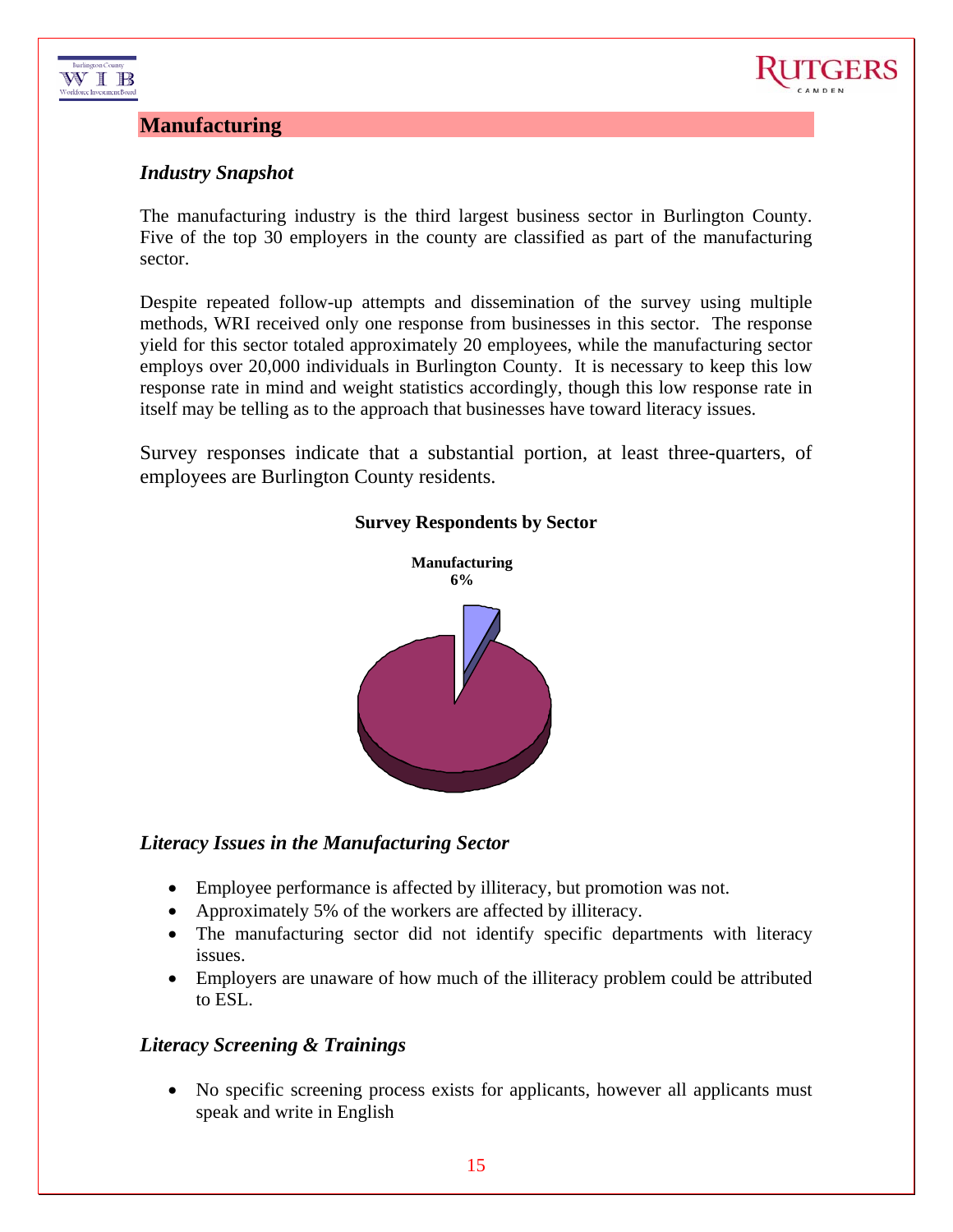



- No internal or external literacy training is in place, because 'employees do not need training'.
- Employer feels it is important for the county to provide literacy services.

# **Health Services**

# *Industry Snapshot*

WRI received survey responses from health services businesses that employ a combined total of approximately 4,700 individuals. This sample includes the third largest employer in the county, which employs nearly 4,000 people. Approximately 18% of the workforce literacy survey respondents are from the Health Services sector.

Employers reported at least half of their employees live in Burlington County.

Most of the employers reported that at least half of their employees are full-time. One-third of employers reported more than at least 3/4 of their employees are part-time, one-third reported less than half are part-time, and the last third reported less than 1/4 are part-time employees. Two-thirds of the employers reported that less than 25% of their workforce is temporary, while one-third did not respond.



#### **Survey Respondents by Sector**

# *Literacy Issues in the Health Services Sector*

- One-third of the respondents reported their employees' job performance is affected by illiteracy, and two-thirds reported that their employees' chance of promotion is impeded by illiteracy.
- Environmental services, food services, and housekeeping were mentioned as the departments most affected by illiteracy.
- All respondents did not know or did not answer the percentage of employees with illiteracy issues that could be attributed to ESL.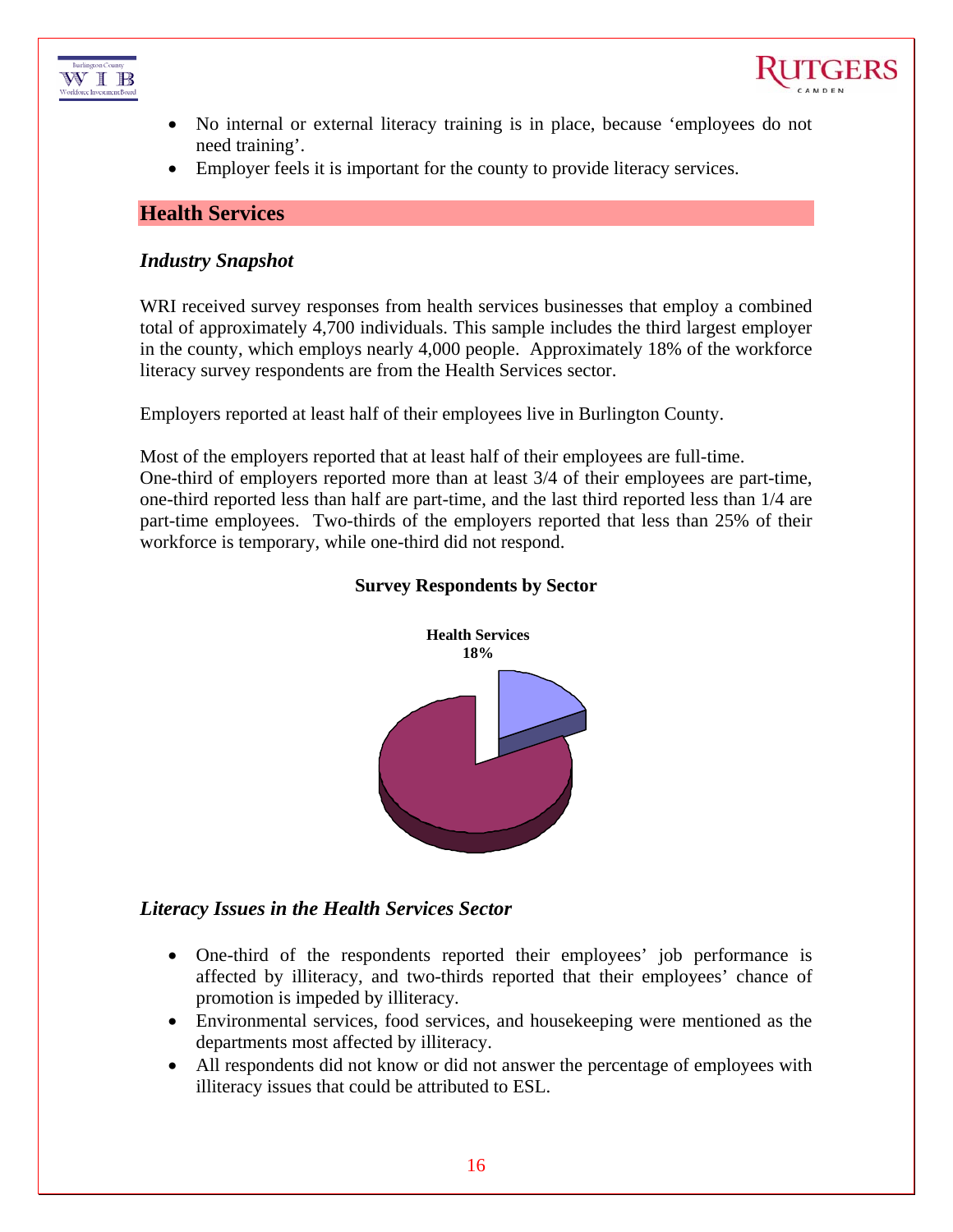



# *Literacy Screening & Trainings*

- Two-thirds of employers have a mandatory screening process for applicants, but most did not respond as to whether or not they have a mandatory literacy requirement; one-third reported using an in-house assessment.
- Most employers do not offer literacy training, and one-third do not refer to outside training, while two-thirds are unaware of referrals.
- Employers do not refer to outside trainings because they are not aware of services; furthermore, two-thirds are neutral as to whether or not the county should offer literacy services.

# **Education and Training**

#### *Industry Snapshot*

WRI received survey responses from education and training businesses that employ a combined total of approximately 750 individuals. The education and training sector employs approximately 1,500 individuals within the county.

Respondents reported that 75% of their employees live in Burlington County.

More than 75% of the companies' employees are full-time, while less than 25% are parttime or temporary.

Six percent of the respondents overall were from the education and training sector.

#### **Survey Respondents by Sector**



# *Literacy Issues in the Education and Training Sector*

• Less than 5% of employees have illiteracy issues that affect their ability to perform their jobs or be promoted according to respondents.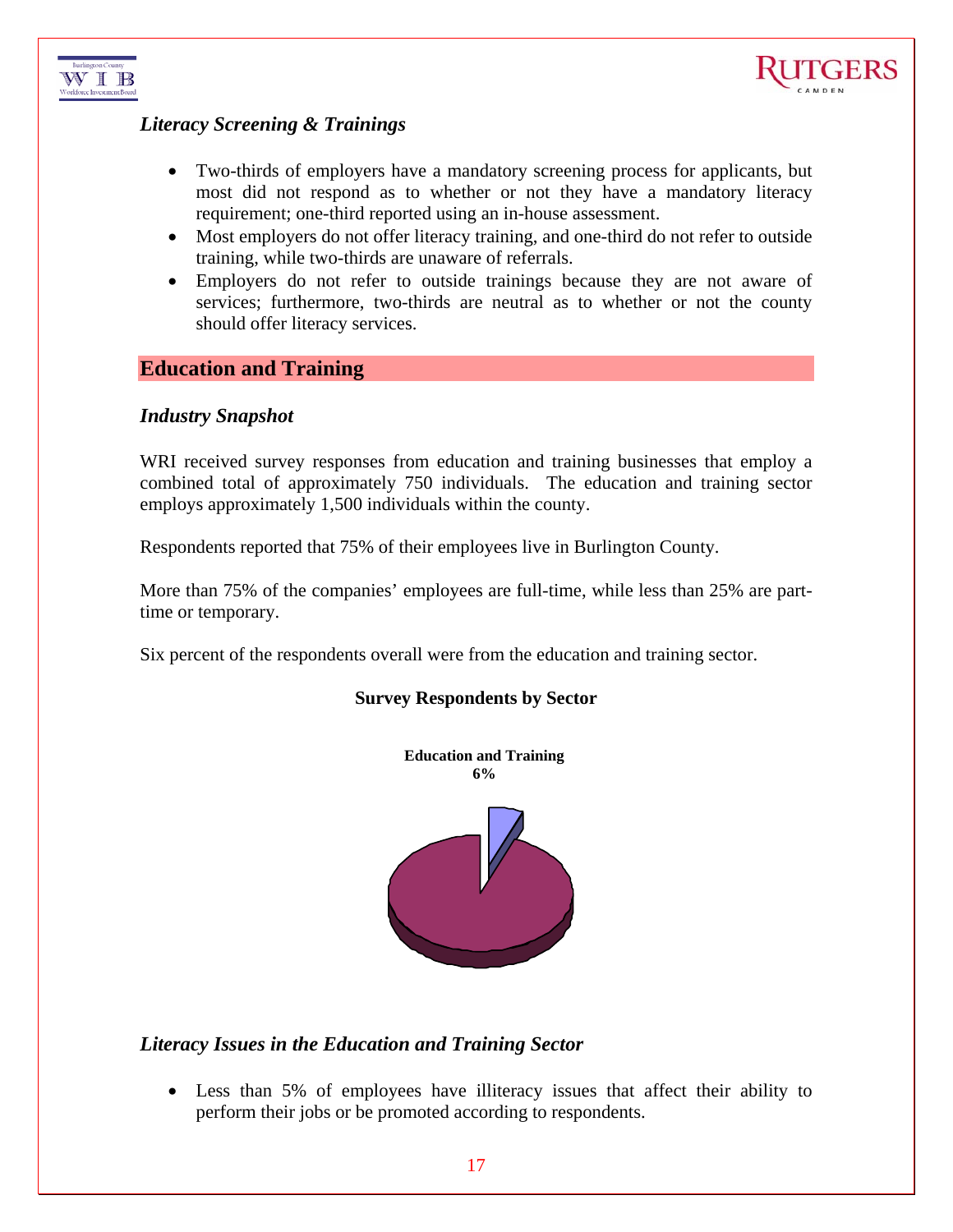



• Respondents are unaware of what percentage of the illiteracy problem could be attributed to ESL.

# *Literacy Screening & Trainings*

- None of this sector's respondents have a screening process for applicants or minimum literacy requirements.
- None offer any internal literacy training, nor do they refer to outside literacy training; however, they do feel it is important for Burlington County to offer literacy services.

# **Hospitality and Restaurants**

#### *Industry Snapshot*

WRI received survey responses from restaurants and the hospitality industry that employ a combined total of approximately 300 individuals. The hospitality and restaurant sector employs approximately 13,000 individuals within the county, making this a small sample of the industry.

All of the responding companies reported at least half of their workforce lives in Burlington County.

Half of the respondents reported more than 75% of their employees are full-time, less than 25% are part-time, and none reported temporary workers. The other half of respondents reported less than  $\frac{3}{4}$  of their employees are full-time, less than half are parttime, and less than one-forth are temporary workers.

Approximately 12% of the respondents are from the Hospitality and Restaurant sector.

#### **Survey Respondents by Sector**

Hospitality & Restaurant

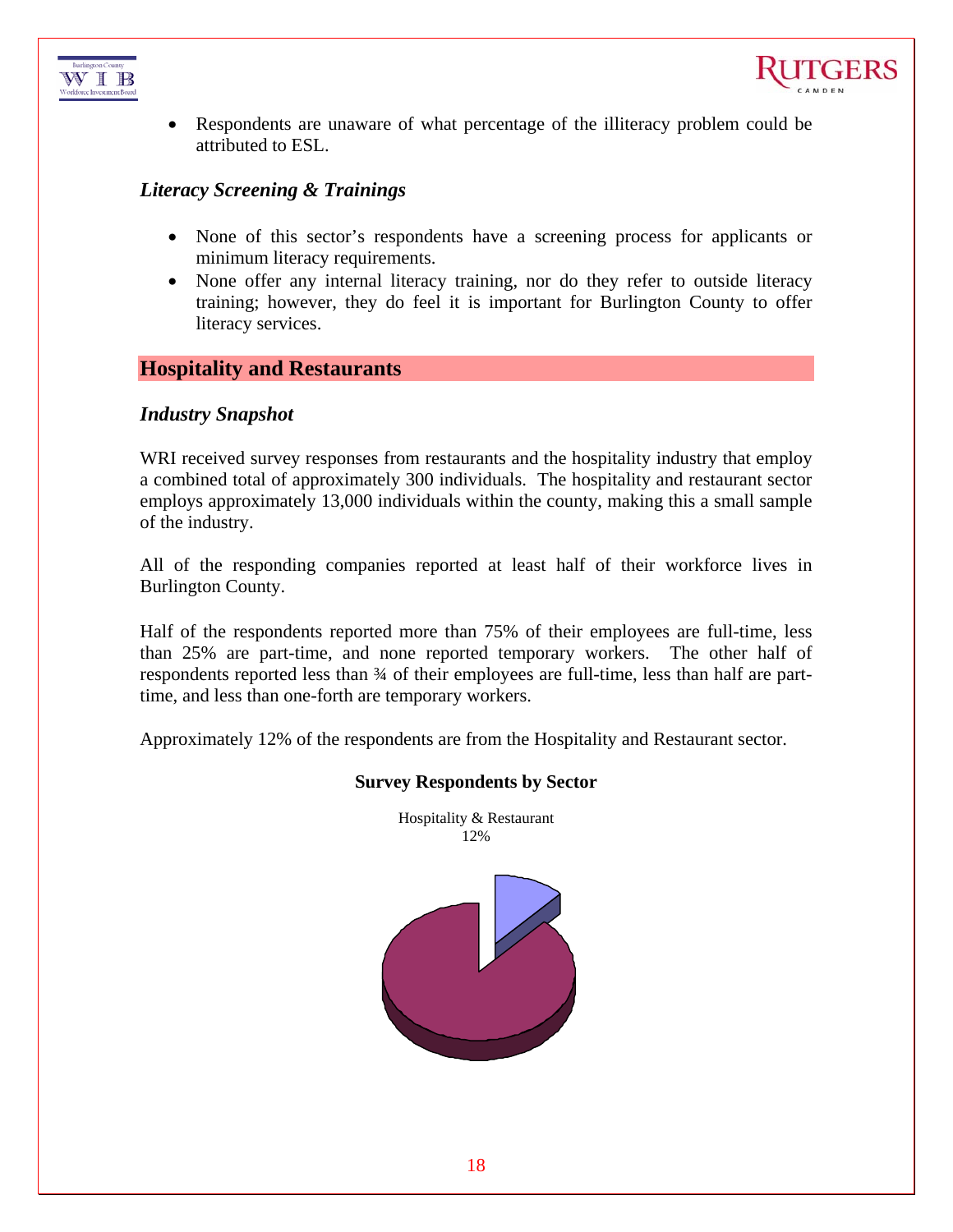

# *Literacy Issues in the Hospitality and Restaurant Sector*

- Employers reported that between 5 and 25% of their employees' job performance and ability to be promoted are affected by illiteracy issues.
- Within the hospitality sector, food services and house keeping are the departments mentioned that are most affected by illiteracy.
- Respondents reported that 50% of the illiteracy problem can be attributed to ESL.

# *Literacy Screening & Trainings*

WIB Workforce Investment Board

- Half of the respondents have a screening process for applicants and minimum literacy requirements. Some literacy requirements included: holding a high school diploma or GED, satisfactory performance on an in-house assessment or test, and ability to speak and write in English.
- Employers indicated that none of their applicants are unable to meet literacy requirements.
- Half of the respondents offer internal literacy training and sent employees to external training about 5 times in the past year, while the other 50% do not and reported the reason was lack of awareness of services and past difficulty utilizing services.
- Half of the respondents feel it is very important for Burlington County to offer literacy services, while the other half feel it is unimportant.

# **Service Sector**

#### *Industry Snapshot*

WRI received survey responses from service sector businesses that employ a combined total of approximately 2,600 individuals. The service sector is made up of retail stores and banks. This sector as a whole employs approximately 6,500 individuals within the county.

All of the responding companies reported at least half of their workforce lives in Burlington County.

Respondents varied in terms of their employment structure (i.e. how many full-time, parttime, temporary employees).

Approximately 40% of the respondents are from the service sector.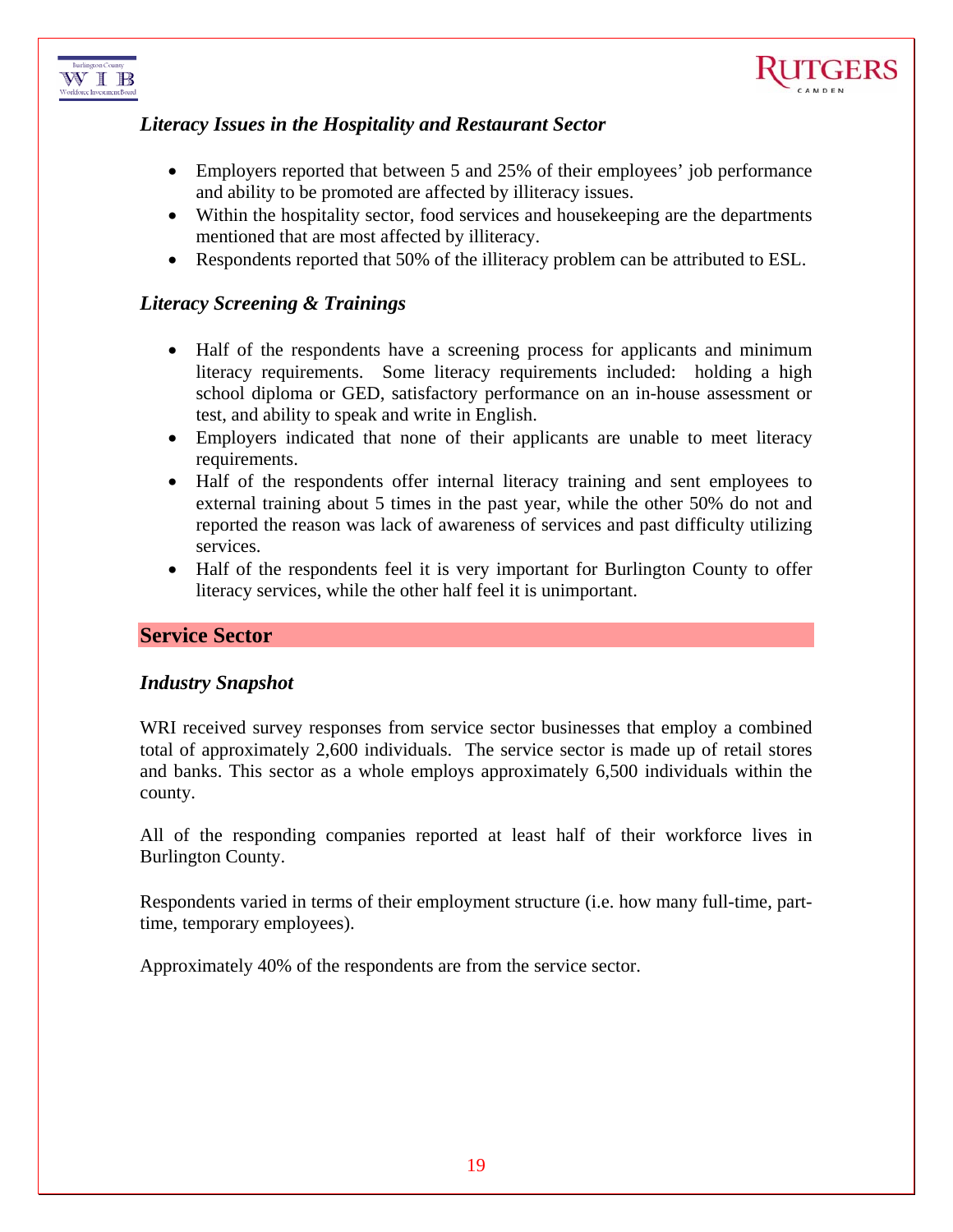

# **Survey Respondents by Sector**



# *Literacy Issues in the Service Sector*

- Most service sector employees do not have mandatory screening processes for applicants nor do they have minimum literacy requirements.
- Most employers are also unaware of how many applicants are unable to meet the company's employment standards due to illiteracy.
- Two-fifths of respondents reported that illiteracy does affect their employees' job performance, while one-fifth reported it does not, and two-fifths did not know.
- Forty percent of the respondents reported that illiteracy affects their employees' ability to be promoted, while another 40% said illiteracy does not affect promotion, and 20% did not know.
- One-fifth of the respondents reported that 5% or less of their employees are not promoted due to illiteracy, while another 20% reported 10 to 20% of their employees can not be promoted due to illiteracy issues.
- Of the responding employers, the majority stated 10 to 20% of literacy issues among their employees can be attributed to ESL.

#### *Literacy Screening & Trainings*

- Most service sector employees do not have a mandatory screening process for applicants or have minimum literacy requirements.
- Of the responding employers, the majority does not offer literacy training nor do they refer to literacy training programs.
- The majority of responding employers think it is important for the county to offer literacy services.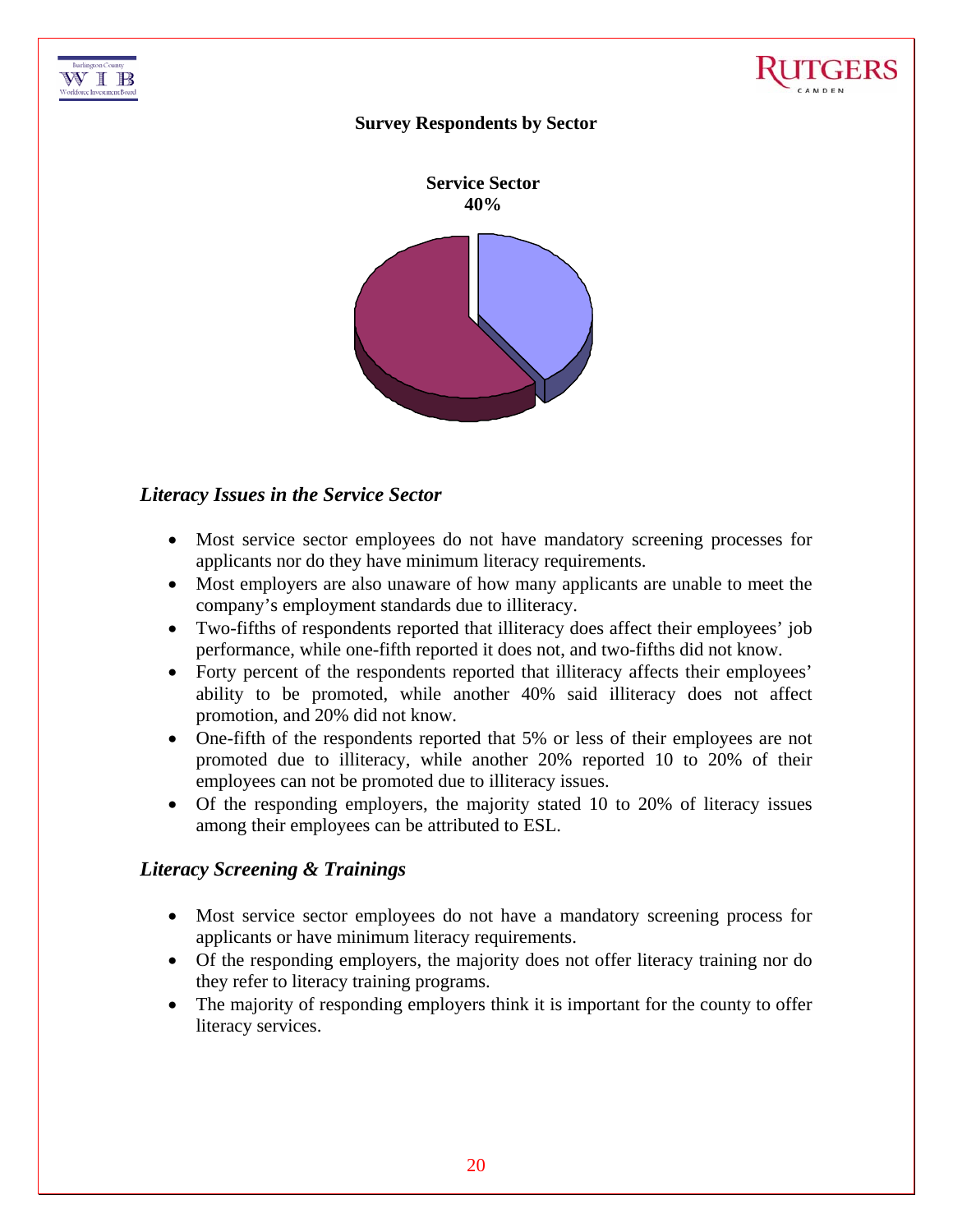

# **Training and Placement Agencies**

# *General Findings*

Workforce Investment Board

The extent to which agencies' clients are affected by illiteracy varies widely.

Most of the agencies did not respond as to what types of training they offered, however out of those that did respond all of them offer specific skill training.

Agencies responding indicated that they provide training programs lasting less than three months and as long as 6 months.

Responding agencies varied in size, with annual enrollments ranging from 8 to 255.

When asked what percentage of their students live in the county, one-third of the agencies responded 'Don't know', one-third reported half of their students live in the county, and the remaining third estimated ¾ of their students live in the county.

The most common response to the question regarding how agencies assess literacy was that they use prescreening by a referring agency as their tool for literacy assessment. Most respondents left this question blank.

When asked about required literacy level for training programs, answers ranged from no minimum requirements to a  $4<sup>th</sup>$  grade literacy level to an  $8<sup>th</sup>$  grade literacy level, and 'depends on the program'.

Most responding agencies did not indicate or answered 'don't know' to the question of what percentage of clients do not complete training due to literacy issues. Those that did answer stated  $10 - 20\%$  of clients are unable to complete training because of literacy issues.

When agencies were asked what percentage of students has illiteracy issues that impact their ability to be placed in a job, half did not answer or answered 'don't know.' Of those that did answer, responses ranged significantly, from less than 10% to 75% of clients unable to be placed in jobs due to illiteracy issues.

One-third of agencies reported that less than 10% of their students have literacy issues that are attributable to ESL, while another third of agencies reported 25% of their students literacy issues can be attributed to ESL. Finally, 17% of agencies reported 75% of their students' illiteracy issues can be attributed to ESL. The remaining 17% of agencies did not respond to the question.

Most agencies did not report whether or not they offer literacy assistance to students, however responding agencies reported that they refer students to other agencies or schools.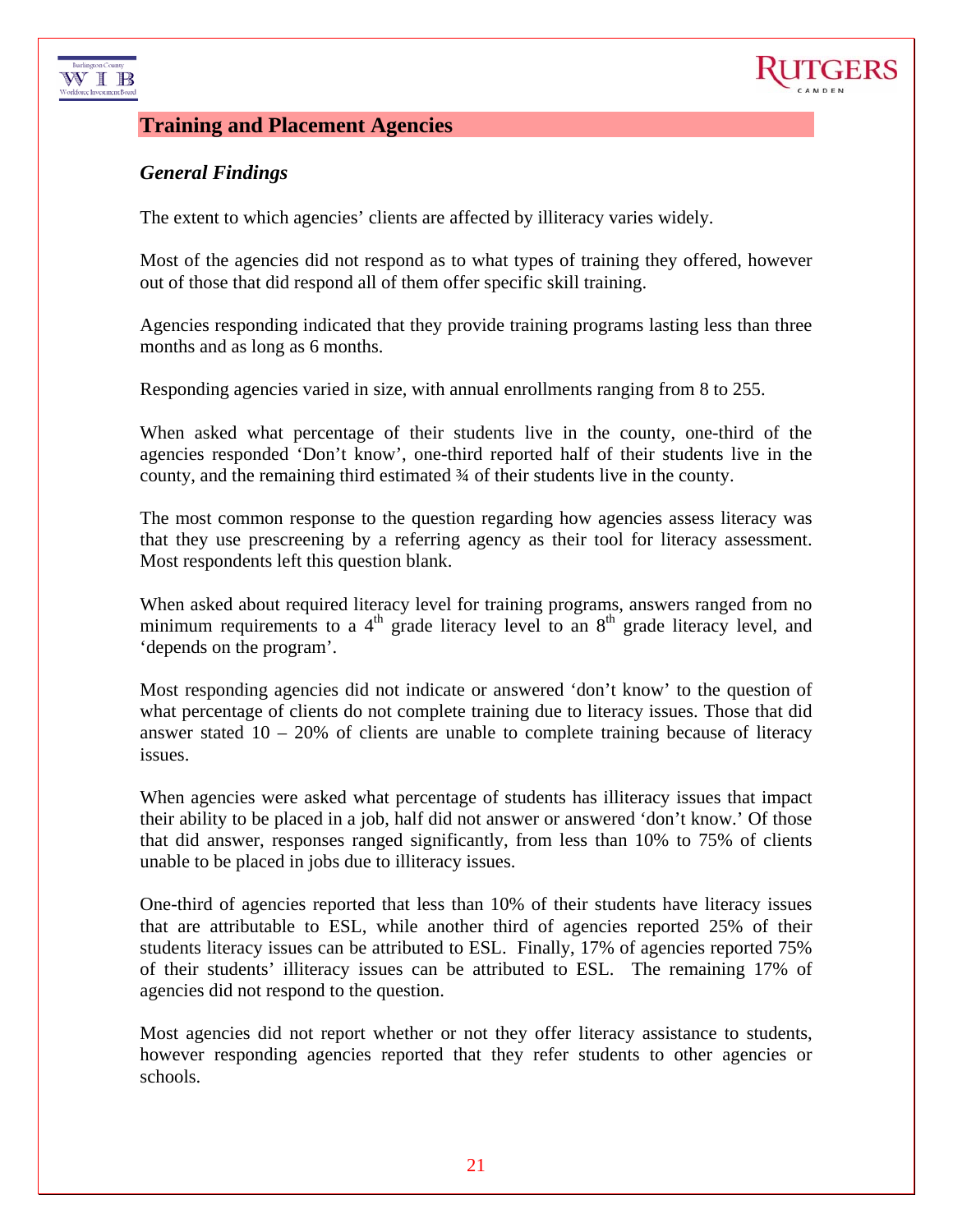



Half of the agencies reported that they never refer students for literacy training, while 17% reported making 5 or fewer referrals in the past year, another 17% reported making 10 or more referrals in the past year, and the last 17% did not respond to the question.

When agencies were asked why they did not refer students to literacy services, the majority (67%) did not respond, while the remaining third reported that services are not applicable to students' needs.

Half of the agencies reported that it is 'very important' for Burlington County to offer literacy services, while 17% reported it is not very important at all, and the remaining 33% did not answer the question.

# **VII. KEY INFORMANT INTERVIEW FINDINGS**

### *Who was Interviewed*

Interviews were conducted with individuals representing several key areas of human resources and management in order to get a variety of perspectives on literacy issues impacting businesses and what approaches are being used to address these issues. Specific positions of those interviewed include Directors of Training, Recruiters, Manager of Food Services and Labor Relations Specialist. Several key issues regarding literacy emerged in the course of these interviews.

# *Identified Literacy Issues*

Masking – Those interviewees responsible for training and recruiting discussed applicants and employees hiding literacy issues in the process of hiring and during trainings. They acknowledged that is difficult for them to identify individuals who may have literacy issues because they have found effective ways of "getting around" their literacy barriers, particularly in group settings. It was also noted, however, that these issues often come to light when the employee is on the job.

ESL – ESL was identified as one of the major literacy issues by every interviewee. Those who have been in their positions for more than five years identified it as a growing issue. One individual also felt it was important to note that those with ESL issues are diverse and speak a variety of languages. Several interviewees identified this as the key literacy issue that they face, but cautioned that it is the "more easy to recognize" than other issues. One interviewee indicated that the business for which they work has provided ESL trainings, but that the business has not institutionalized these trainings at this point and does not hold ESL trainings as a part of routine training.

Technology – Several of the interviewees discussed businesses' increasing reliance on technology and the ways in which it is connected to literacy. The increasing use of technology is both highlighting illiteracy among employees and increasing the level of literacy required for certain positions. This was identified as a growing issue that will need to be addressed by businesses and entities such as the WIB.